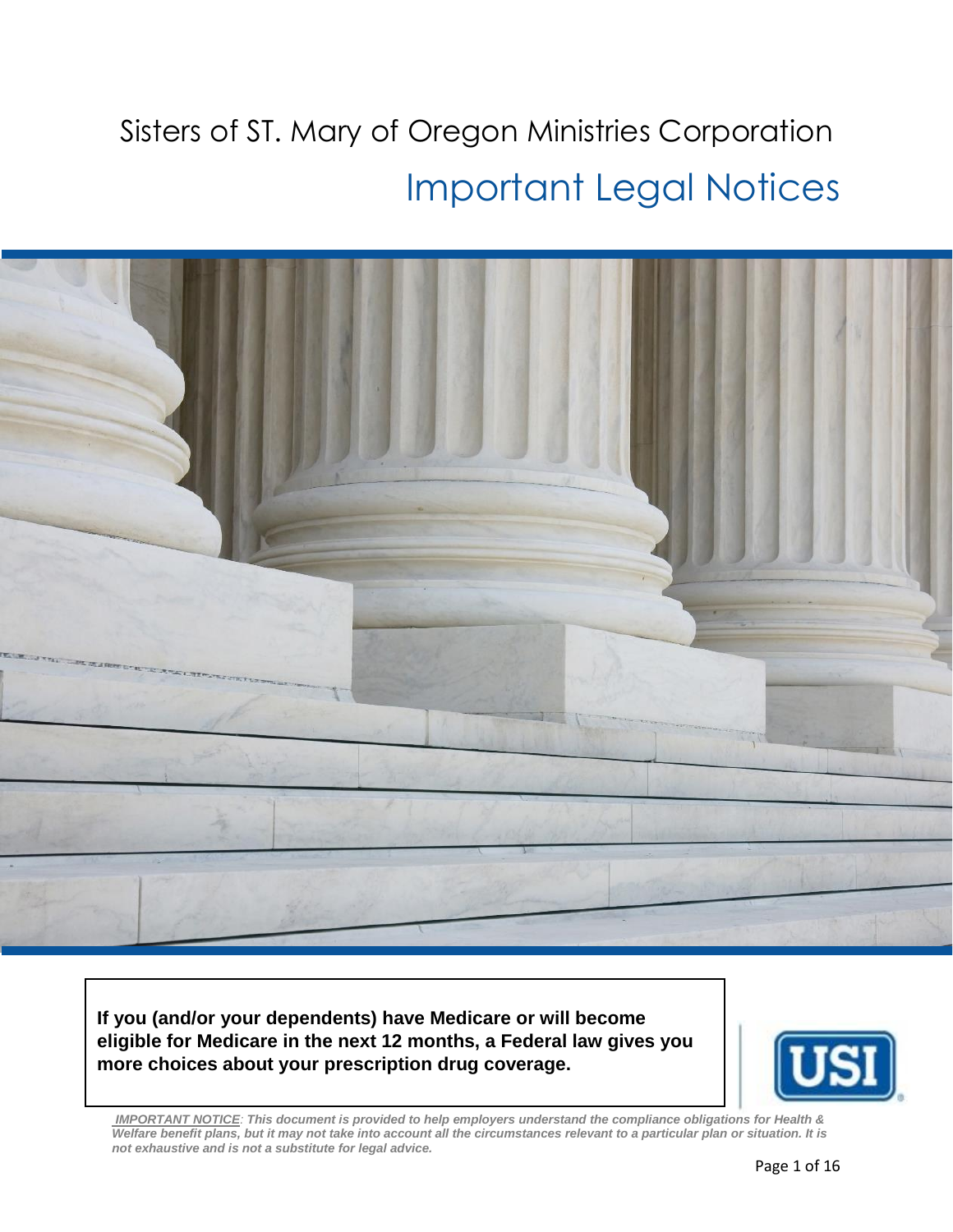# Important Legal Notices Affecting Your Health Plan Coverage

### **THE WOMEN'S HEALTH CANCER RIGHTS ACT OF 1998 (WHCRA)**

If you have had or are going to have a mastectomy, you may be entitled to certain benefits under the Women's Health and Cancer Rights Act of 1998 (WHCRA). For individuals receiving mastectomy-related benefits, coverage will be provided in a manner determined in consultation with the attending physician and the patient, for:

- All stages of reconstruction of the breast on which the mastectomy was performed;
- Surgery and reconstruction of the other breast to produce a symmetrical appearance;
- Prostheses; and
- Treatment of physical complications of the mastectomy, including lymphedema.

These benefits will be provided subject to the same deductibles and coinsurance applicable to other medical and surgical benefits provided under this plan.

### **NEWBORNS ACT DISCLOSURE - FEDERAL**

Group health plans and health insurance issuers generally may not, under Federal law, restrict benefits for any hospital length of stay in connection with childbirth for the mother or newborn child to less than 48 hours following a vaginal delivery, or less than 96 hours following a cesarean section. However, Federal law generally does not prohibit the mother's or newborn's attending provider, after consulting with the mother, from discharging the mother or her newborn earlier than 48 hours (or 96 hours as applicable). In any case, plans and issuers may not, under Federal law, require that a provider obtain authorization from the plan or the insurance issuer for prescribing a length of stay not in excess of 48 hours (or 96 hours).

### **NOTICE OF SPECIAL ENROLLMENT RIGHTS**

If you are declining enrollment for yourself or your dependents (including your spouse) because of other health insurance or group health plan coverage, you may be able to enroll yourself and your dependents in this plan if you or your dependents lose eligibility for that other coverage (or if the employer stops contributing toward your or your dependents' other coverage). However, you must request enrollment within 30 days after your or your dependents' other coverage ends (or after the employer stops contributing toward the other coverage).

In addition, if you have a new dependent as a result of marriage, birth, adoption, or placement for adoption, you may be able to enroll yourself and your dependents. However, you must request enrollment within 30 days after the marriage, birth, adoption, or placement for adoption.

Further, if you decline enrollment for yourself or eligible dependents (including your spouse) while Medicaid coverage or coverage under a State CHIP program is in effect, you may be able to enroll yourself and your dependents in this plan if:

- coverage is lost under Medicaid or a State CHIP program; or
- you or your dependents become eligible for a premium assistance subsidy from the State.

In either case, you must request enrollment within 60 days from the loss of coverage or the date you become eligible for premium assistance.

To request special enrollment or obtain more information, contact the person listed at the end of this summary.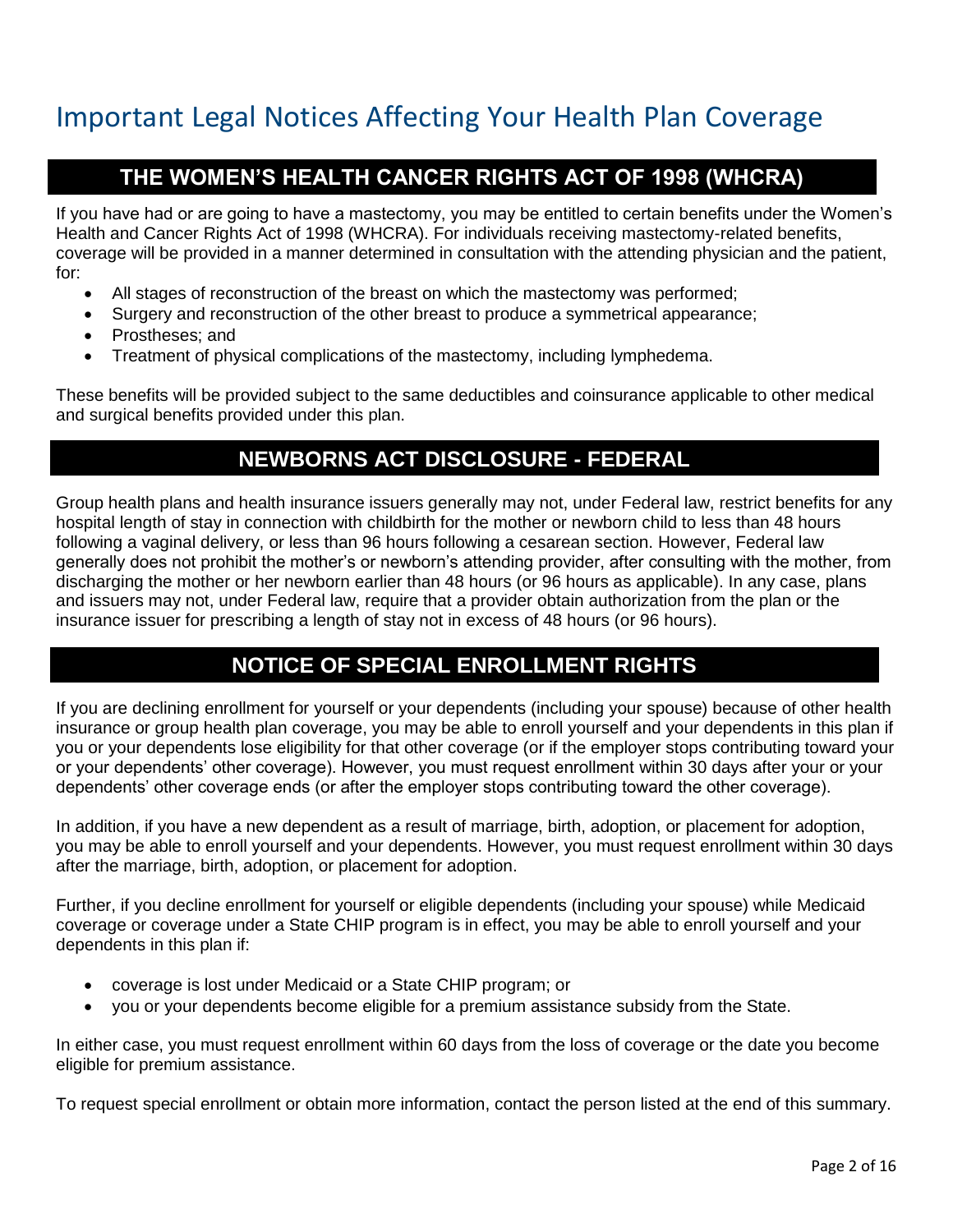### **PATIENT PROTECTION MODEL DISCLOSURE**

Regence BlueCross BlueShield generally allows the designation of a primary care provider. You have the right to designate any primary care provider who participates in our network and who is available to accept you or your family members. For information on how to select a primary care provider, and for a list of the participating primary care providers, contact Regence BlueCross BlueShield at [www.r](http://www./)egence.com.

For children, you may designate a pediatrician as the primary care provider.

You do not need prior authorization from Regence BlueCross BlueShield or from any other person (including a primary care provider) in order to obtain access to obstetrical or gynecological care from a health care professional in our network who specializes in obstetrics or gynecology. The health care professional, however, may be required to comply with certain procedures, including obtaining prior authorization for certain services, following a pre-approved treatment plan, or procedures for making referrals. For a list of participating health care professionals who specialize in obstetrics or gynecology, contact Regence BlueCross BlueShield at [www.r](http://www./)egence.com.

### **STATEMENT OF ERISA RIGHTS**

As a participant in the Plan you are entitled to certain rights and protections under the Employee Retirement Income Security Act of 1974 ("ERISA"). ERISA provides that all participants shall be entitled to:

**Receive Information about Your Plan and Benefits**

- Examine, without charge, at the Plan Administrator's office and at other specified locations, the Plan and Plan documents, including the insurance contract and copies of all documents filed by the Plan with the U.S. Department of Labor, if any, such as annual reports and Plan descriptions.
- Obtain copies of the Plan documents and other Plan information upon written request to the Plan Administrator. The Plan Administrator may make a reasonable charge for the copies.
- Receive a summary of the Plan's annual financial report, if required to be furnished under ERISA. The Plan Administrator is required by law to furnish each participant with a copy of this summary annual report, if any.

#### **Continue Group Health Plan Coverage**

If applicable, you may continue health care coverage for yourself, spouse or dependents if there is a loss of coverage under the plan as a result of a qualifying event. You and your dependents may have to pay for such coverage. Review the summary plan description and the documents governing the Plan for the rules on COBRA continuation of coverage rights.

#### **Prudent Actions by Plan Fiduciaries**

In addition to creating rights for participants, ERISA imposes duties upon the people who are responsible for operation of the Plan. These people, called "fiduciaries" of the Plan, have a duty to operate the Plan prudently and in the interest of you and other Plan participants.

No one, including the Company or any other person, may fire you or discriminate against you in any way to prevent you from obtaining welfare benefits or exercising your rights under ERISA.

#### **Enforce your Rights**

If your claim for a welfare benefit is denied in whole or in part, you must receive a written explanation of the reason for the denial. You have a right to have the Plan review and reconsider your claim.

Under ERISA, there are steps you can take to enforce these rights. For instance, if you request materials from the Plan Administrator and do not receive them within 30 days, you may file suit in federal court. In such a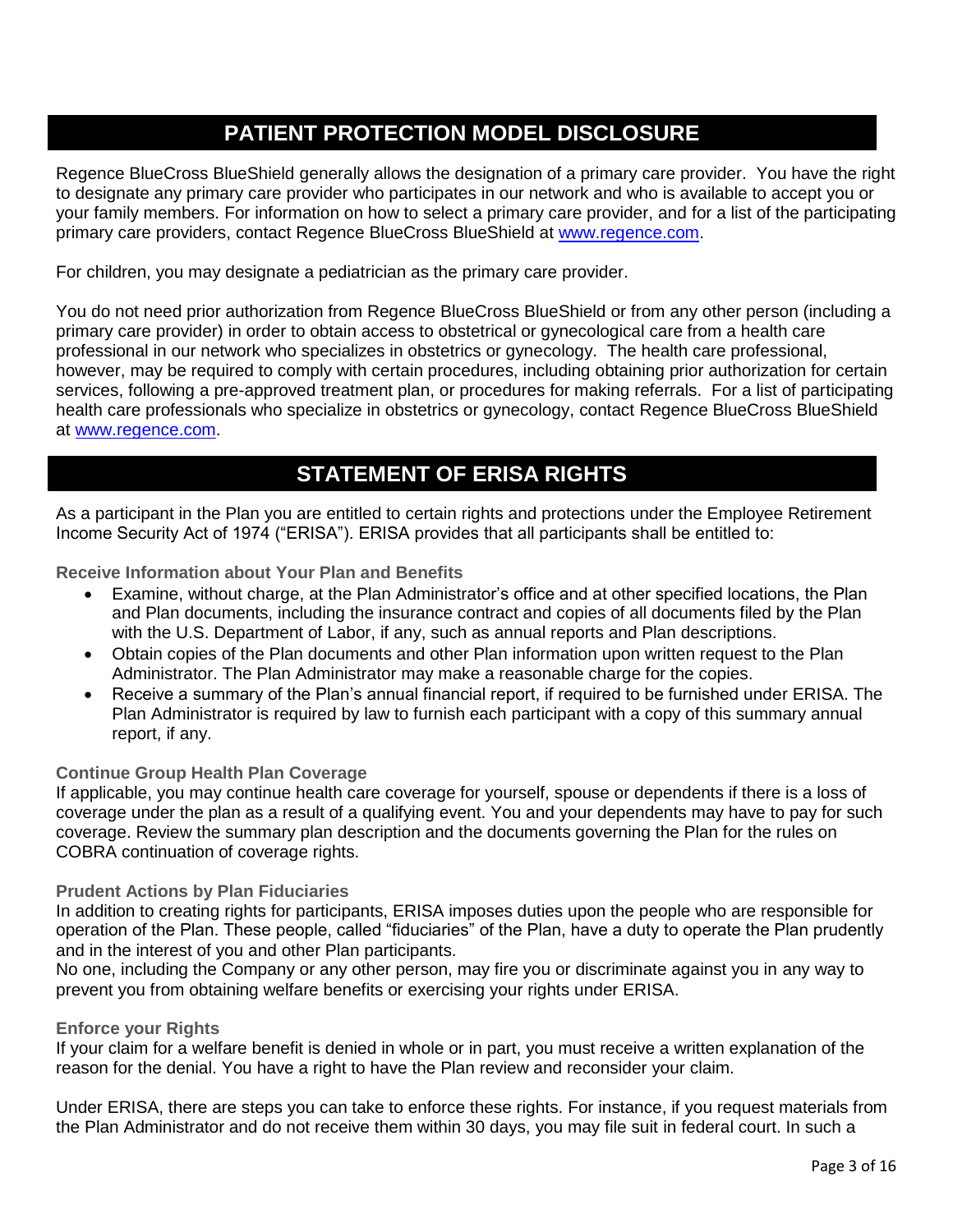case, the court may require the Plan Administrator to provide the materials and pay you up to \$156 per day (up to a \$1,566 cap per request), until you receive the materials, unless the materials were not sent due to reasons beyond the control of the Plan Administrator. If you have a claim for benefits which is denied or ignored, in whole or in part, and you have exhausted the available claims procedures under the Plan, you may file suit in a state or federal court. If it should happen that Plan fiduciaries misuse the Plan's money, or if you are discriminated against for asserting your rights, you may seek assistance from the U.S. Department of Labor, or you may file suit in a federal court. The court will decide who should pay court costs and legal fees. If you are successful, the court may order the person you have sued to pay these costs and fees. If you lose (for example, if the court finds your claim is frivolous) the court may order you to pay these costs and fees.

#### **Assistance with your Questions**

If you have any questions about your Plan, this statement, or your rights under ERISA, you should contact the nearest office of the Employee Benefits and Security Administration, U.S. Department of Labor, listed in your telephone directory or the Division of Technical Assistance and Inquiries, Employee Benefits and Security Administration, U.S. Department of Labor, 200 Constitution Avenue N.W., Washington, D.C. 20210.

### **CONTACT INFORMATION**

**CONTACT INFORMATION**

Questions regarding any of this information can be directed to:

RitaMarie Trueworthy [rtrueworthy@ssmoministries.org](mailto:rtrueworthy@ssmoministries.org)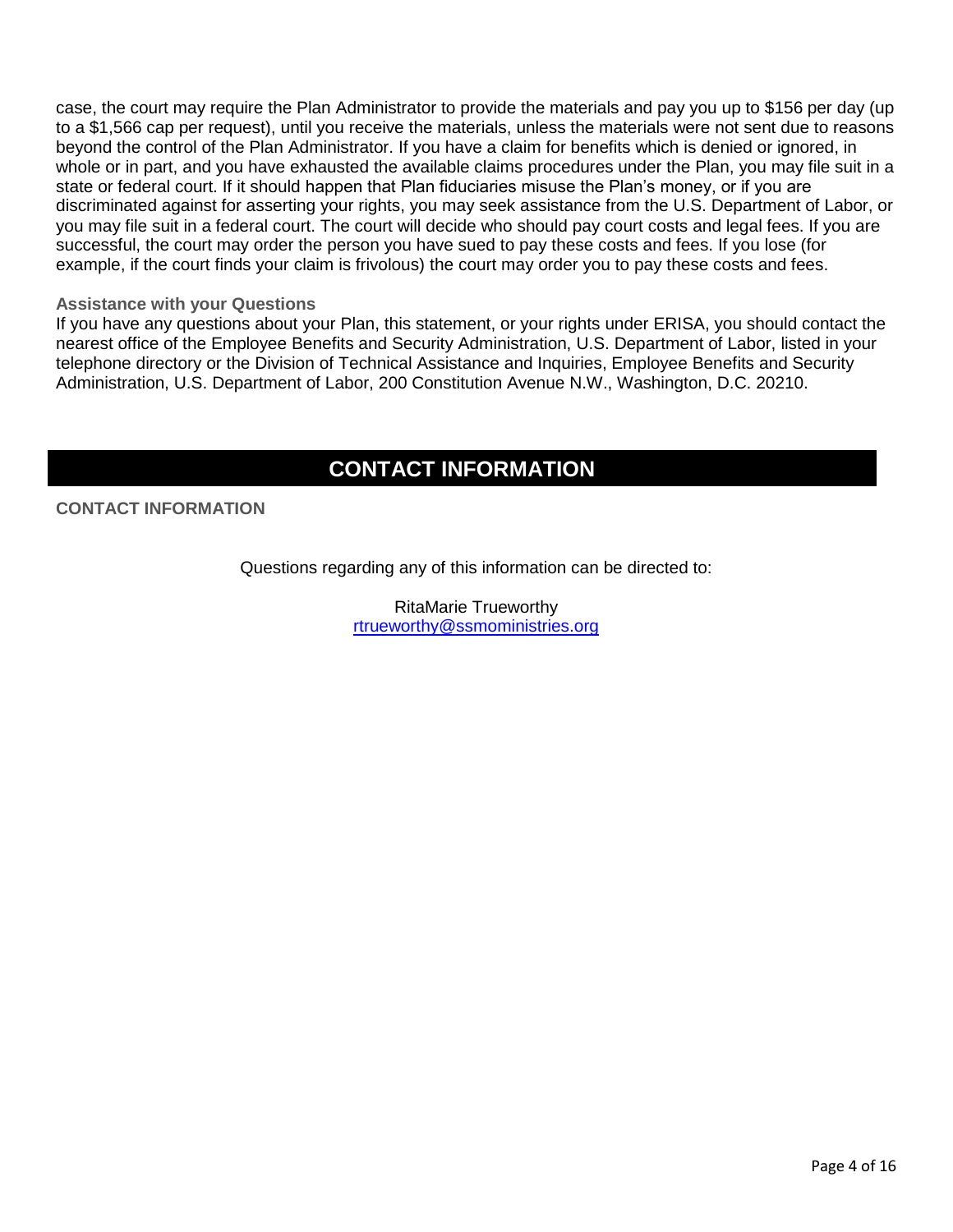THIS NOTICE DESCRIBES HOW MEDICAL INFORMATION ABOUT YOU MAY BE USED AND DISCLOSED AND HOW YOU CAN GET ACCESS TO THIS INFORMATION. **PLEASE REVIEW IT CAREFULLY.**

## **Your Information. Your Rights. Our Responsibilities.**

*Recipients of the notice are encouraged to read the entire notice. Contact information for questions or complaints is available at the end of the notice.*

### **Your Rights**

You have the right to:

- Get a copy of your health and claims records
- Correct your health and claims records
- Request confidential communication
- Ask us to limit the information we share
- Get a list of those with whom we've shared your information
- Get a copy of this privacy notice
- Choose someone to act for you
- File a complaint if you believe your privacy rights have been violated

### **Your Choices**

You have some choices in the way that we use and share information as we:

- Answer coverage questions from your family and friends
- Provide disaster relief
- Market our services and sell your information

### **Our Uses and Disclosures**

We may use and share your information as we:

- Help manage the health care treatment you receive
- Run our organization
- Pay for your health services
- Administer your health plan
- Help with public health and safety issues
- Do research
- Comply with the law
- Respond to organ and tissue donation requests and work with a medical examiner or funeral director
- Address workers' compensation, law enforcement, and other government requests
- Respond to lawsuits and legal actions

### **Your Rights**

**When it comes to your health information, you have certain rights.** This section explains your rights and some of our responsibilities to help you.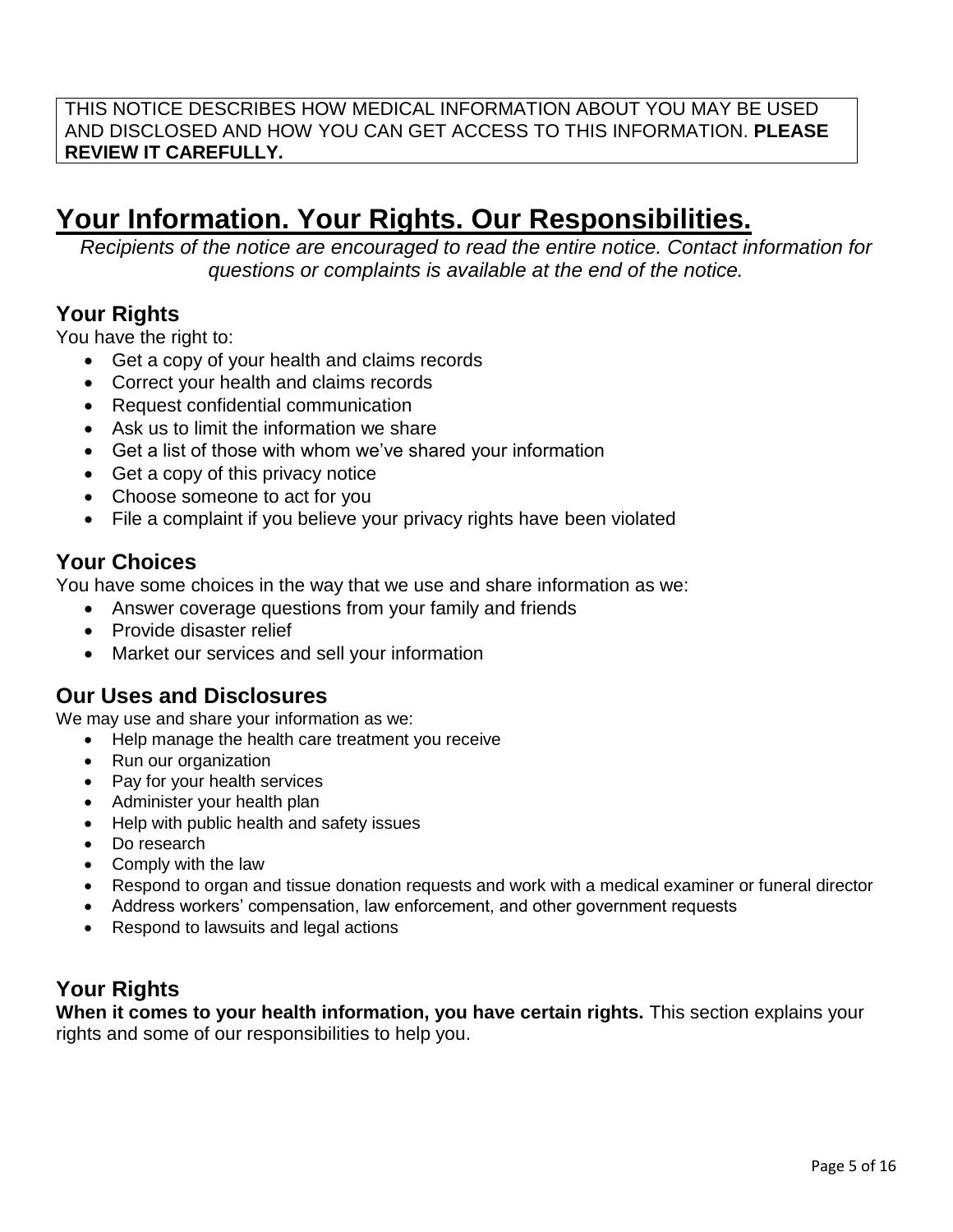#### **Get a copy of health and claims records**

- You can ask to see or get a copy of your health and claims records and other health information we have about you. Ask us how to do this.
- We will provide a copy or a summary of your health and claims records, usually within 30 days of your request. We may charge a reasonable, cost-based fee.

#### **Ask us to correct health and claims records**

- You can ask us to correct your health and claims records if you think they are incorrect or incomplete. Ask us how to do this.
- We may say "no" to your request, but we'll tell you why in writing, usually within 60 days.

#### **Request confidential communications**

- You can ask us to contact you in a specific way (for example, home or office phone) or to send mail to a different address.
- We will consider all reasonable requests, and must say "yes" if you tell us you would be in danger if we do not.

#### **Ask us to limit what we use or share**

- You can ask us not to use or share certain health information for treatment, payment, or our operations.
- We are not required to agree to your request.

#### **Get a list of those with whom we've shared information**

- You can ask for a list (accounting) of the times we've shared your health information for up to six years prior to the date you ask, who we shared it with, and why.
- We will include all the disclosures except for those about treatment, payment, and health care operations, and certain other disclosures (such as any you asked us to make). We'll provide one accounting a year for free but will charge a reasonable, cost-based fee if you ask for another one within 12 months.

#### **Get a copy of this privacy notice**

You can ask for a paper copy of this notice at any time, even if you have agreed to receive the notice electronically. We will provide you with a paper copy promptly.

#### **Choose someone to act for you**

- If you have given someone medical power of attorney or if someone is your legal guardian, that person can exercise your rights and make choices about your health information.
- We will make sure the person has this authority and can act for you before we take any action.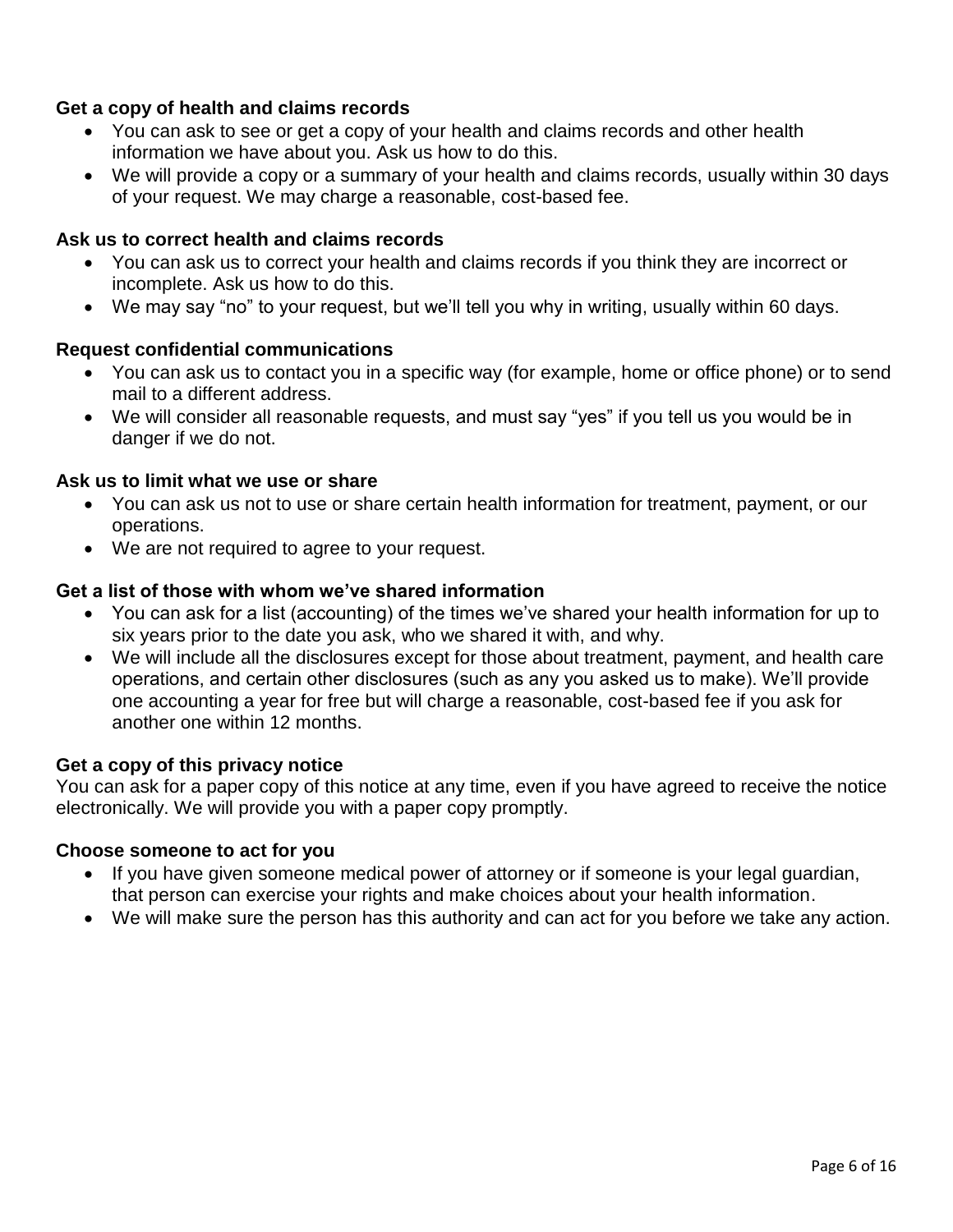#### **File a complaint if you feel your rights are violated**

- You can complain if you feel we have violated your rights by contacting us using the information at the end of this notice.
- You can file a complaint with the U.S. Department of Health and Human Services Office for Civil Rights by sending a letter to 200 Independence Avenue, S.W., Washington, D.C. 20201, calling 1-877-696-6775, or visiting **www.hhs.gov/ocr/privacy/hipaa/complaints/.**
- We will not retaliate against you for filing a complaint.

### **Your Choices**

**For certain health information, you can tell us your choices about what we share.** If you have a clear preference for how we share your information in the situations described below, talk to us. Tell us what you want us to do, and we will follow your instructions.

In these cases, you have both the right and choice to tell us to:

- Share information with your family, close friends, or others involved in payment for your care
- Share information in a disaster relief situation

*If you are not able to tell us your preference, for example if you are unconscious, we may go ahead and share your information if we believe it is in your best interest. We may also share your information when needed to lessen a serious and imminent threat to health or safety.*

• In these cases we never share your information unless you give us written permission: Marketing purposes

Sale of your information

### **Our Uses and Disclosures**

#### **How do we typically use or share your health information?**

We typically use or share your health information in the following ways.

#### **Help manage the health care treatment you receive**

We can use your health information and share it with professionals who are treating you. *Example: A doctor sends us information about your diagnosis and treatment plan so we can arrange additional services.*

#### **Pay for your health services**

We can use and disclose your health information as we pay for your health services. *Example: We share information about you with your dental plan to coordinate payment for your dental work.*

#### **Administer your plan**

We may disclose your health information to your health plan sponsor for plan administration. *Example: Your company contracts with us to provide a health plan, and we provide your company with certain statistics to explain the premiums we charge.*

#### **Run our organization**

- We can use and disclose your information to run our organization and contact you when necessary.
- We are not allowed to use genetic information to decide whether we will give you coverage and the price of that coverage. This does not apply to long term care plans.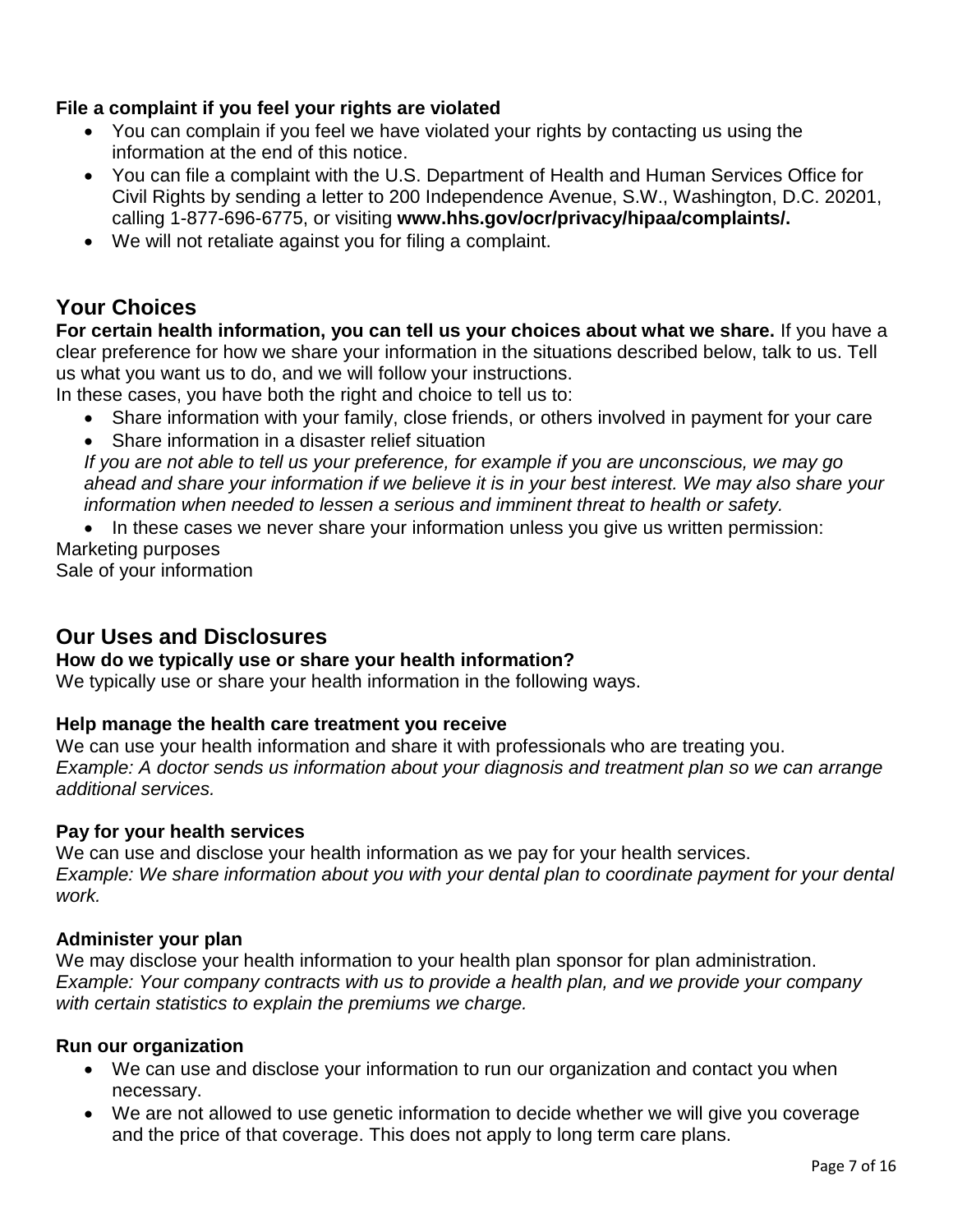#### *Example: We use health information about you to develop better services for you.*

#### **How else can we use or share your health information?**

We are allowed or required to share your information in other ways – usually in ways that contribute to the public good, such as public health and research. We have to meet many conditions in the law before we can share your information for these purposes. For more information see: [www.hhs.gov/ocr/privacy/hipaa/understanding/consumers/index.html.](http://www.hhs.gov/ocr/privacy/hipaa/understanding/consumers/index.html)

#### **Help with public health and safety issues**

We can share health information about you for certain situations such as:

- Preventing disease
- Helping with product recalls
- Reporting adverse reactions to medications
- Reporting suspected abuse, neglect, or domestic violence
- Preventing or reducing a serious threat to anyone's health or safety

#### **Do research**

We can use or share your information for health research.

#### **Comply with the law**

We will share information about you if state or federal laws require it, including with the Department of Health and Human Services if it wants to see that we're complying with federal privacy law.

#### **Respond to organ and tissue donation requests and work with a medical examiner or funeral director**

- We can share health information about you with organ procurement organizations.
- We can share health information with a coroner, medical examiner, or funeral director when an individual dies.

#### **Address workers' compensation, law enforcement, and other government requests**

We can use or share health information about you:

- For workers' compensation claims
- For law enforcement purposes or with a law enforcement official
- With health oversight agencies for activities authorized by law
- For special government functions such as military, national security, and presidential protective services

#### **Respond to lawsuits and legal actions**

We can share health information about you in response to a court or administrative order, or in response to a subpoena.

#### **Our Responsibilities**

- We are required by law to maintain the privacy and security of your protected health information.
- We will let you know promptly if a breach occurs that may have compromised the privacy or security of your information.
- We must follow the duties and privacy practices described in this notice and give you a copy of it.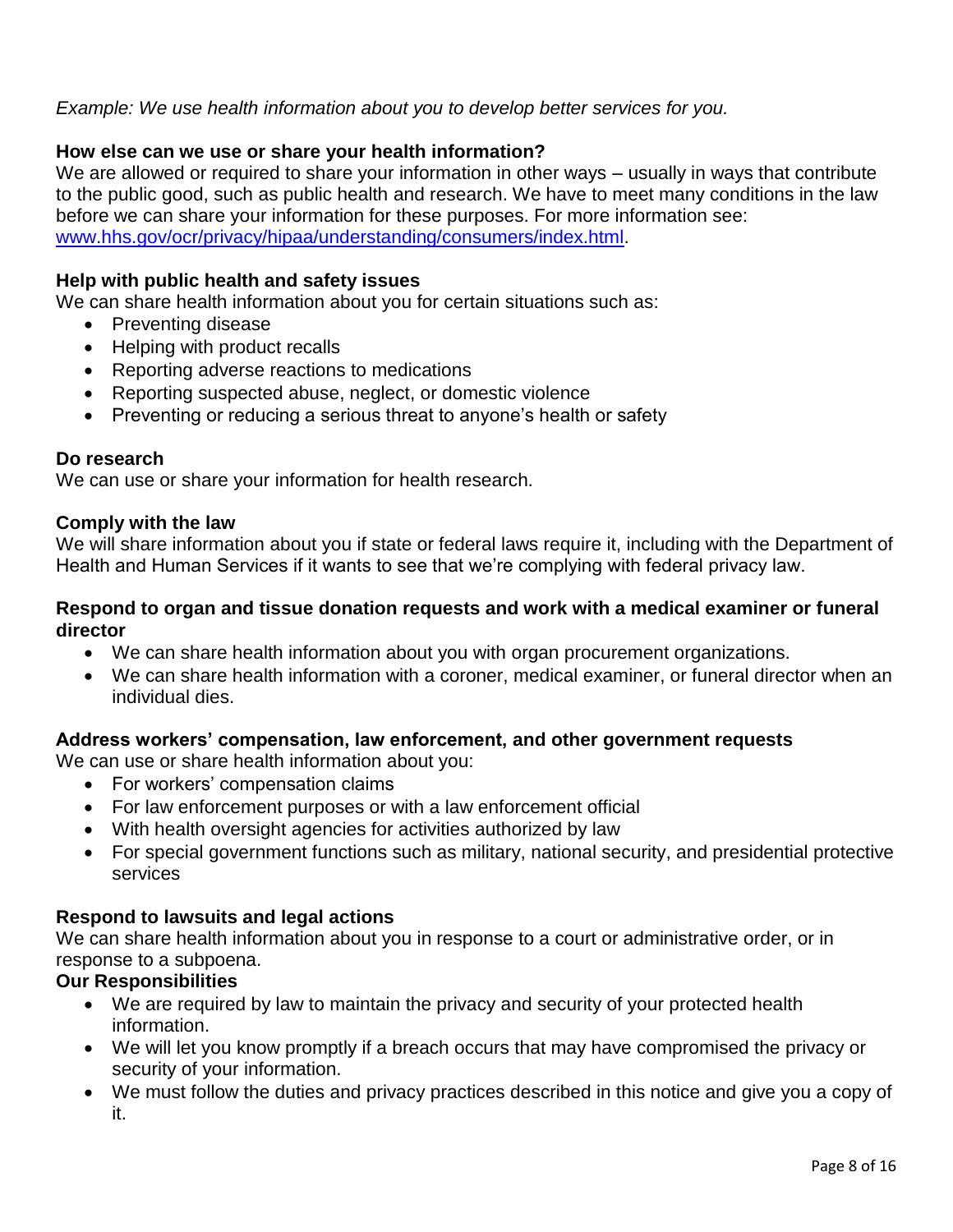• We will not use or share your information other than as described here unless you tell us we can in writing. If you tell us we can, you may change your mind at any time. Let us know in writing if you change your mind.

For more information see: [www.hhs.gov/ocr/privacy/hipaa/understanding/consumers/noticepp.html.](http://www.hhs.gov/ocr/privacy/hipaa/understanding/consumers/noticepp.html)

### **Changes to the Terms of this Notice**

We can change the terms of this notice, and the changes will apply to all information we have about you. The new notice will be available upon request, on our web site (if applicable), and we will mail a copy to you.

### **Other Instructions for Notice**

- 01/01/2022
- RitaMarie Trueworthy, HR Director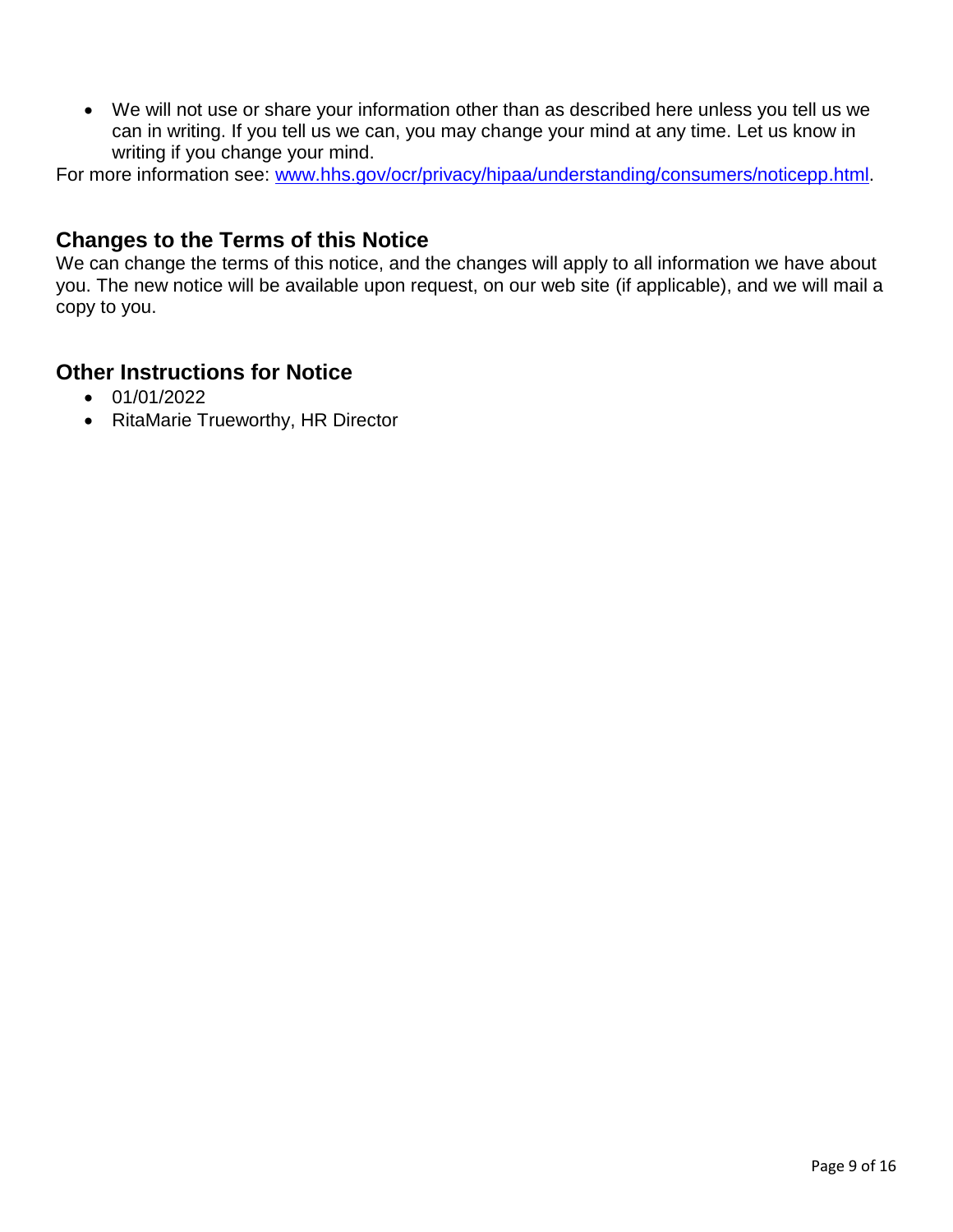### **Important Notice from Sisters of ST. Mary of Oregon Ministries About Your Prescription Drug Coverage and Medicare**

**Please read this notice carefully and keep it where you can find it. This notice has information about your current prescription drug coverage with Sisters of ST. Mary of Oregon Ministries and about your options under Medicare's prescription drug coverage. This information can help you decide whether or not you want to join a Medicare drug plan. If you are considering joining, you should compare your current coverage, including which drugs are covered at what cost, with the coverage and costs of the plans offering Medicare prescription drug coverage in your area. Information about where you can get help to make decisions about your prescription drug coverage is at the end of this notice.** 

**There are two important things you need to know about your current coverage and Medicare's prescription drug coverage:** 

- **1. Medicare prescription drug coverage became available in 2006 to everyone with Medicare. You can get this coverage if you join a Medicare Prescription Drug Plan or join a Medicare Advantage Plan (like an HMO or PPO) that offers prescription drug coverage. All Medicare drug plans provide at least a standard level of coverage set by Medicare. Some plans may also offer more coverage for a higher monthly premium.**
- **2. Sisters of ST. Mary of Oregon Ministries has determined that the prescription drug coverage offered by Regence BlueCross BlueShield is, on average for all plan participants, expected to pay out as much as standard Medicare prescription drug coverage pays and is therefore considered Creditable Coverage. Because your existing coverage is Creditable Coverage, you can keep this coverage and not pay a higher premium (a penalty) if you later decide to join a Medicare drug plan.**

When Can You Join A Medicare Drug Plan?

You can join a Medicare drug plan when you first become eligible for Medicare and each year from October 15<sup>th</sup> to December 7th.

However, if you lose your current creditable prescription drug coverage, through no fault of your own, you will also be eligible for a two (2) month Special Enrollment Period (SEP) to join a Medicare drug plan.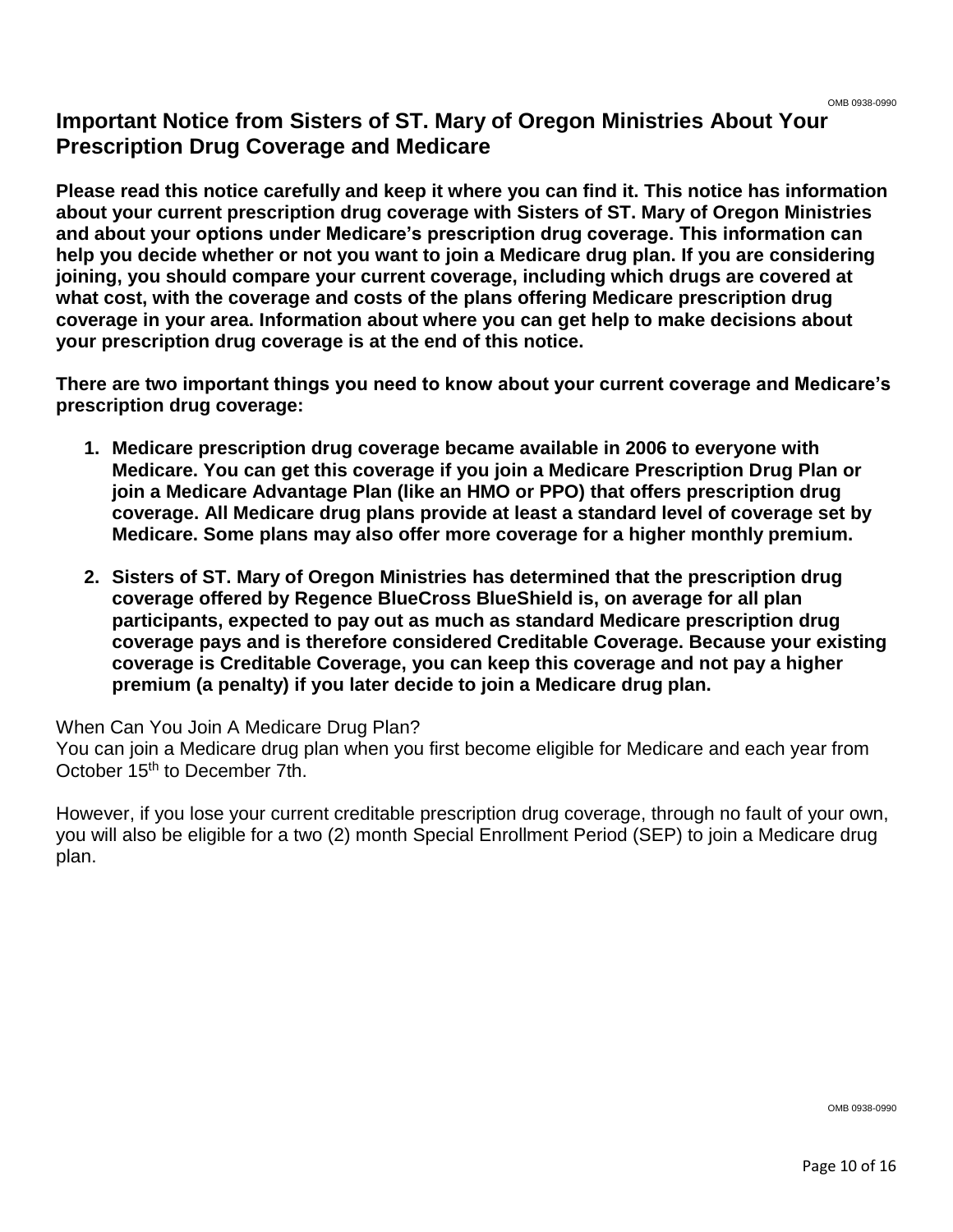### **What Happens To Your Current Coverage If You Decide to Join A Medicare Drug Plan?**

If you decide to join a Medicare drug plan, your current Sisters of ST. Mary of Oregon Ministries coverage will not be affected.

If you do decide to join a Medicare drug plan and drop your current Sisters of ST. Mary of Oregon Ministries coverage, be aware that you and your dependents will be able to get this coverage back.

### **When Will You Pay A Higher Premium (Penalty) To Join A Medicare Drug Plan?**

You should also know that if you drop or lose your current coverage with Regence BlueCross BlueShield and don't join a Medicare drug plan within 63 continuous days after your current coverage ends, you may pay a higher premium (a penalty) to join a Medicare drug plan later.

If you go 63 continuous days or longer without creditable prescription drug coverage, your monthly premium may go up by at least 1% of the Medicare base beneficiary premium per month for every month that you did not have that coverage. For example, if you go nineteen months without creditable coverage, your premium may consistently be at least 19% higher than the Medicare base beneficiary premium. You may have to pay this higher premium (a penalty) as long as you have Medicare prescription drug coverage. In addition, you may have to wait until the following October to join.

### **For More Information About This Notice Or Your Current Prescription Drug Coverage…**

**NOTE:** You'll get this notice each year. You will also get it before the next period you can join a Medicare drug plan, and if this coverage through Sisters of ST. Mary of Oregon Ministries changes. You also may request a copy of this notice at any time.

### **For More Information About Your Options Under Medicare Prescription Drug Coverage…**

More detailed information about Medicare plans that offer prescription drug coverage is in the "Medicare & You" handbook. You'll get a copy of the handbook in the mail every year from Medicare. You may also be contacted directly by Medicare drug plans.

For more information about Medicare prescription drug coverage:

- Visit www.medicare.gov
- Call your State Health Insurance Assistance Program (see the inside back cover of your copy of the "Medicare & You" handbook for their telephone number) for personalized help
- Call 1-800-MEDICARE (1-800-633-4227). TTY users should call 1-877-486-2048.

If you have limited income and resources, extra help paying for Medicare prescription drug coverage is available. For information about this extra help, visit Social Security on the web at www.socialsecurity.gov, or call them at 1-800-772-1213 (TTY 1-800-325-0778).

**Remember: Keep this Creditable Coverage notice. If you decide to join one of the Medicare drug plans, you may be required to provide a copy of this notice when you join to show whether or not you have maintained creditable coverage and, therefore, whether or not you are required to pay a higher premium (a penalty).**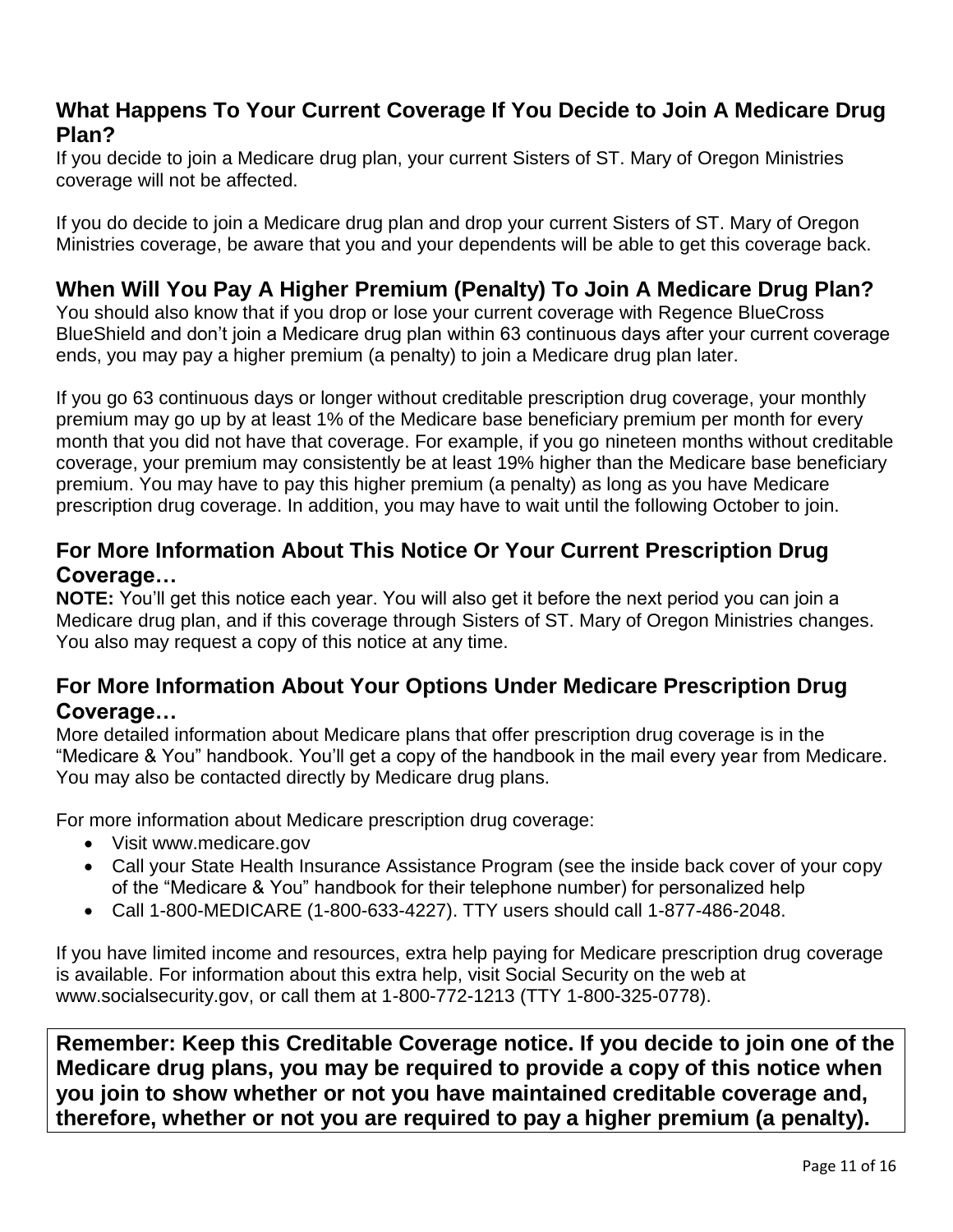| Date:                     | 01/01/2022                                         |
|---------------------------|----------------------------------------------------|
| Name of Entity/Sender:    | Sisters of ST. Mary of Oregon Ministries           |
| Contact--Position/Office: | <b>RitaMarie Trueworthy, HR Director</b>           |
| Address:                  | 4440 SW 148 <sup>th</sup> Ave, Beaverton, OR 97078 |
| <b>Phone Number:</b>      | 503-906-1140                                       |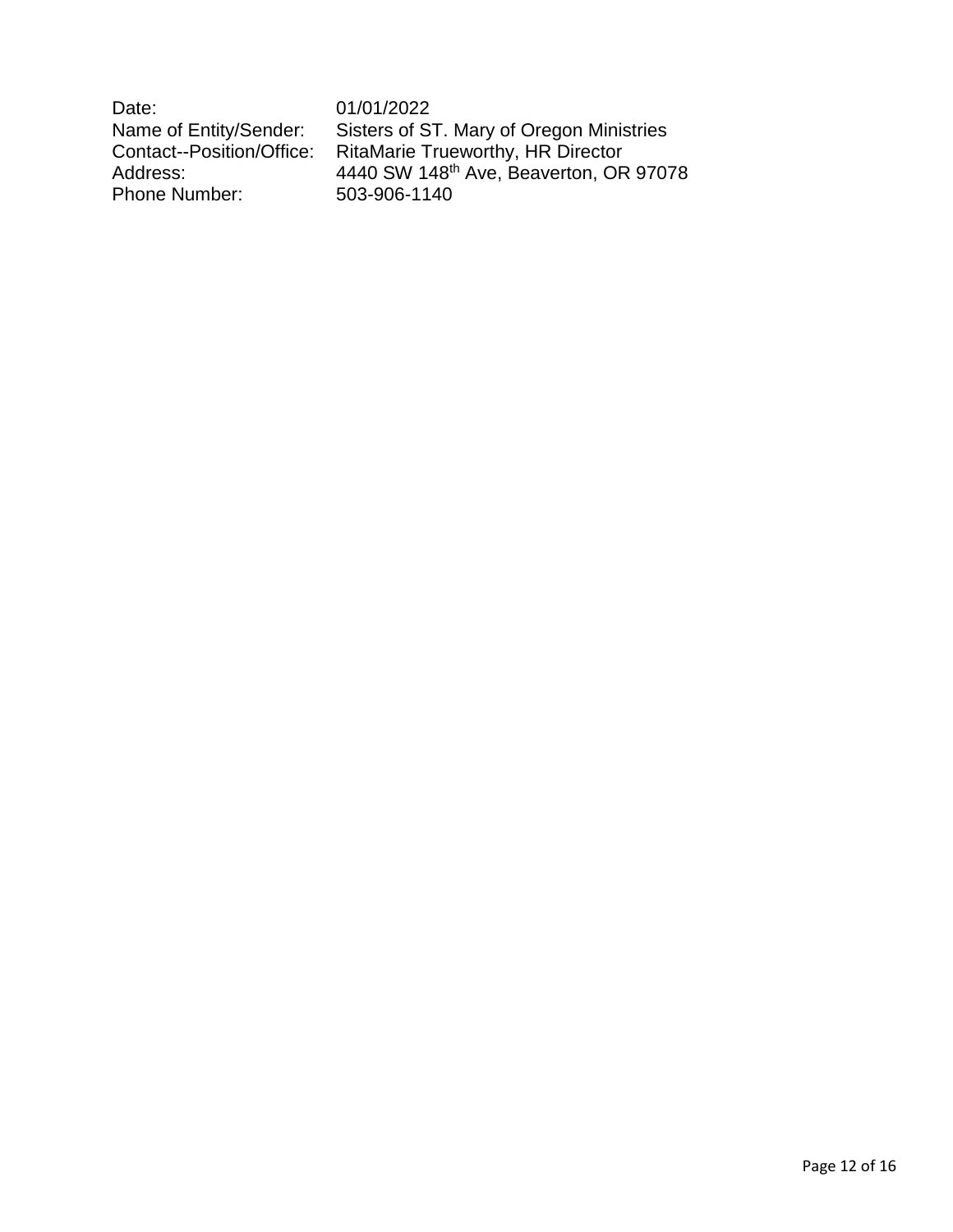#### **Premium Assistance Under Medicaid and the Children's Health Insurance Program (CHIP)**

If you or your children are eligible for Medicaid or CHIP and you're eligible for health coverage from your employer, your state may have a premium assistance program that can help pay for coverage, using funds from their Medicaid or CHIP programs. If you or your children aren't eligible for Medicaid or CHIP, you won't be eligible for these premium assistance programs but you may be able to buy individual insurance coverage through the Health Insurance Marketplace. For more information, visit **[www.healthcare.gov](http://www.healthcare.gov/)**.

If you or your dependents are already enrolled in Medicaid or CHIP and you live in a State listed below, contact your State Medicaid or CHIP office to find out if premium assistance is available.

If you or your dependents are NOT currently enrolled in Medicaid or CHIP, and you think you or any of your dependents might be eligible for either of these programs, contact your State Medicaid or CHIP office or dial **1- 877-KIDS NOW** or **[www.insurekidsnow.gov](http://www.insurekidsnow.gov/)** to find out how to apply. If you qualify, ask your state if it has a program that might help you pay the premiums for an employer-sponsored plan.

If you or your dependents are eligible for premium assistance under Medicaid or CHIP, as well as eligible under your employer plan, your employer must allow you to enroll in your employer plan if you aren't already enrolled. This is called a "special enrollment" opportunity, and **you must request coverage within 60 days of being determined eligible for premium assistance**. If you have questions about enrolling in your employer plan, contact the Department of Labor at **[www.askebsa.dol.gov](http://www.askebsa.dol.gov/)** or call **1-866-444-EBSA (3272)**.

**If you live in one of the following states, you may be eligible for assistance paying your employer health plan premiums. The following list of states is current as of July 31, 2021. Contact your State for more information on eligibility –**

| <b>OREGON</b> – Medicaid                                                                                                            | WASHINGTON- Medicaid                                      |
|-------------------------------------------------------------------------------------------------------------------------------------|-----------------------------------------------------------|
| Website:<br>http://healthcare.oregon.gov/Pages/index.aspx<br>http://www.oregonhealthcare.gov/index-es.html<br>Phone: 1-800-699-9075 | Website: https://www.hca.wa.gov/<br>Phone: 1-800-562-3022 |

To see if any other states have added a premium assistance program since January 31, 2021, or for more information on special enrollment rights, contact either:

| U.S. Department of Labor                                                           | U.S. Department of Health and Human Services |  |
|------------------------------------------------------------------------------------|----------------------------------------------|--|
| Employee Benefits Security Administration Centers for Medicare & Medicaid Services |                                              |  |
| www.dol.gov/agencies/ebsa                                                          | www.cms.hhs.gov                              |  |
| 1-866-444-EBSA (3272)                                                              | 1-877-267-2323, Menu Option 4, Ext. 61565    |  |

#### **Paperwork Reduction Act Statement**

According to the Paperwork Reduction Act of 1995 (Pub. L. 104-13) (PRA), no persons are required to respond to a collection of information unless such collection displays a valid Office of Management and Budget (OMB) control number. The Department notes that a Federal agency cannot conduct or sponsor a collection of information unless it is approved by OMB under the PRA, and displays a currently valid OMB control number, and the public is not required to respond to a collection of information unless it displays a currently valid OMB control number. See 44 U.S.C. 3507. Also, notwithstanding any other provisions of law, no person shall be subject to penalty for failing to comply with a collection of information if the collection of information does not display a currently valid OMB control number. See 44 U.S.C. 3512.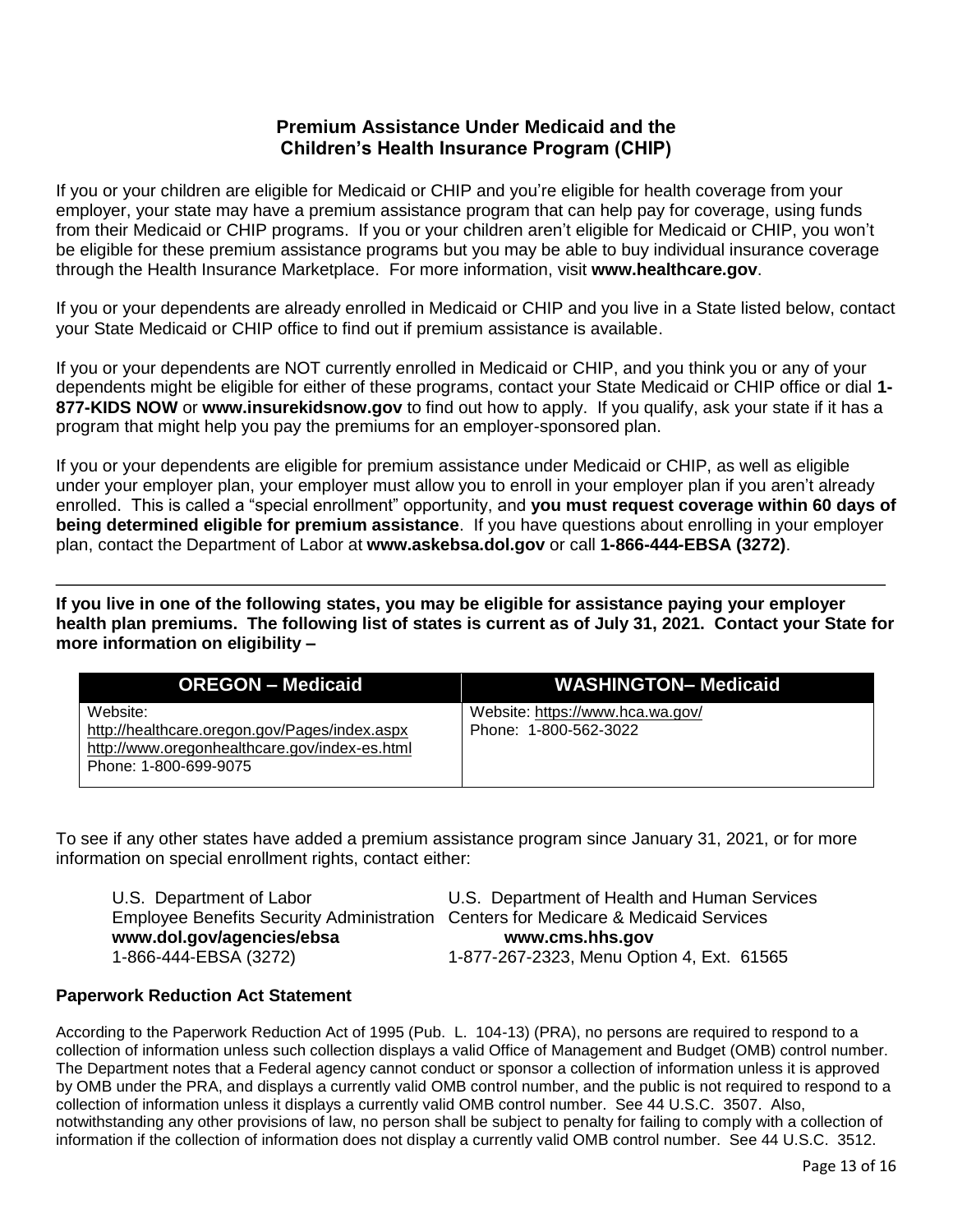The public reporting burden for this collection of information is estimated to average approximately seven minutes per respondent. Interested parties are encouraged to send comments regarding the burden estimate or any other aspect of this collection of information, including suggestions for reducing this burden, to the U.S. Department of Labor, Employee Benefits Security Administration, Office of Policy and Research, Attention: PRA Clearance Officer, 200 Constitution Avenue, N.W., Room N-5718, Washington, DC 20210 or email [ebsa.opr@dol.gov](mailto:ebsa.opr@dol.gov) and reference the OMB Control Number 1210-0137.

OMB Control Number 1210-0137 (expires 1/31/2023)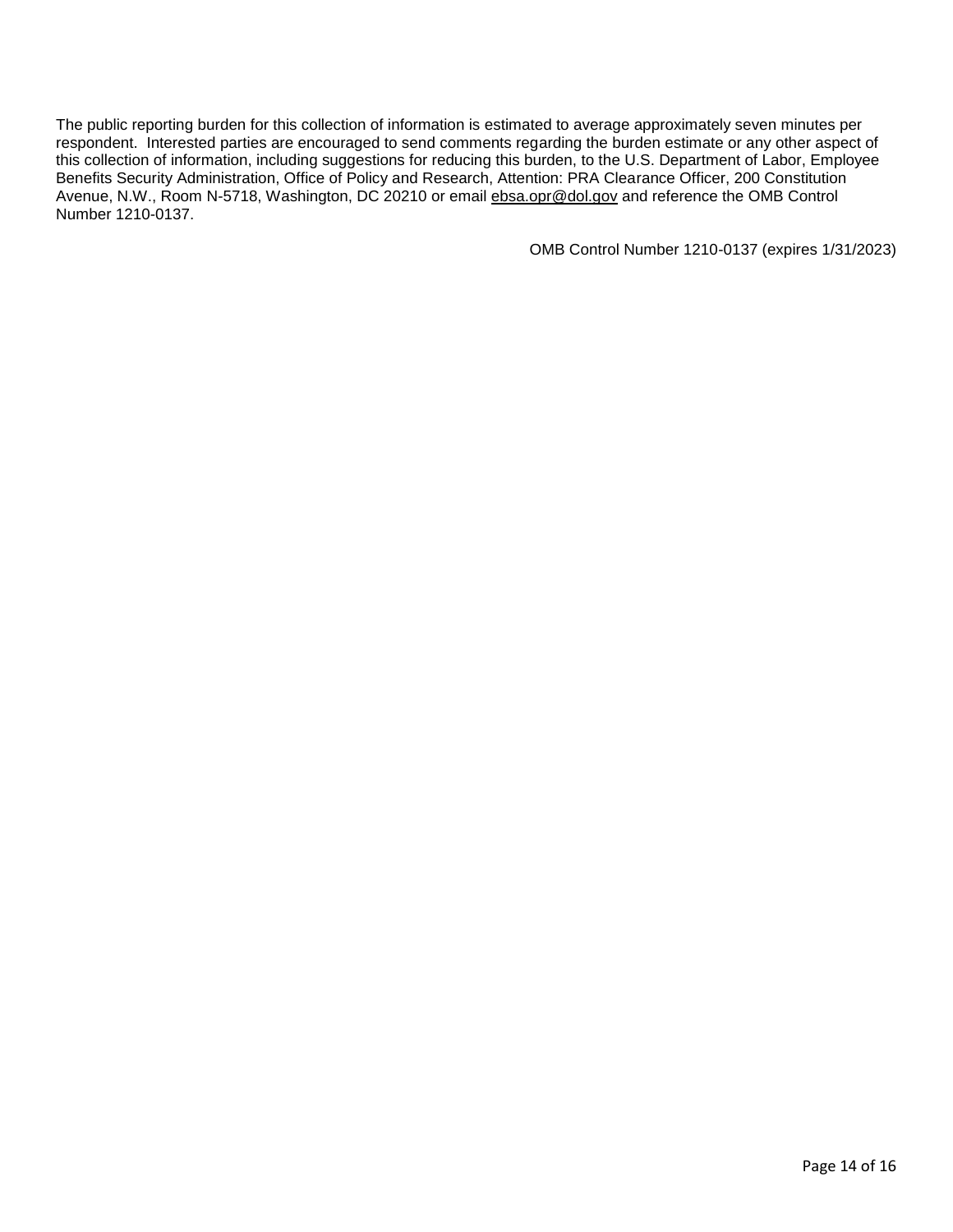

**New Health Insurance Marketplace Coverage Options and Your Health Coverage**

Form Approved OMBNo.1210-0149 (expires 6-30-2023)

### **PART A: General Information**

When key parts of the health care law take effect in 2014, there will be a new way to buy health insurance: the Health Insurance Marketplace. To assist you as you evaluate options for you and your family, this notice provides some basic information about the new Marketplace and employment-based health coverage offered by your employer.

#### **What is the Health Insurance Marketplace?**

The Marketplace is designed to help you find health insurance that meets your needs and fits your budget. The Marketplace offers "one-stop shopping" to find and compare private health insurance options. You may also be eligible for a new kind of tax credit that lowers your monthly premium right away. Open enrollment for health insurance coverage through the Marketplace begins in October 2013 for coverage starting as early as January 1, 2014.

#### **Can I Save Money on my Health Insurance Premiums in the Marketplace?**

You may qualify to save money and lower your monthly premium, but only if your employer does not offer coverage, or offers coverage that doesn't meet certain standards. The savings on your premium that you're eligible for depends on your household income.

#### **Does Employer Health Coverage Affect Eligibility for Premium Savings through the Marketplace?**

Yes. If you have an offer of health coverage from your employer that meets certain standards, you will not be eligible for a tax credit through the Marketplace and may wish to enroll in your employer's health plan. However, you may be eligible for a tax credit that lowers your monthly premium, or a reduction in certain cost-sharing if your employer does not offer coverage to you at all or does not offer coverage that meets certain standards. If the cost of a plan from your employer that would cover you (and not any other members of your family) is more than 9.5% of your household income for the year, or if the coverage your employer provides does not meet the "minimum value" standard set by the Affordable Care Act, you may be eligible for a tax credit.1

Note: If you purchase a health plan through the Marketplace instead of accepting health coverage offered by your employer, then you may lose the employer contribution (if any) to the employer-offered coverage. Also, this employer contribution -as well as your employee contribution to employer-offered coverage- is often excluded from income for Federal and State income tax purposes. Your payments for coverage through the Marketplace are made on an aftertax basis.

#### **How Can I Get More Information?**

For more information about your coverage offered by your employer, please check your summary plan description or contact.

The Marketplace can help you evaluate your coverage options, including your eligibility for coverage through the Marketplace and its cost. Please visit HealthCare.gov for more information, including an online application for health insurance coverage and contact information for a Health Insurance Marketplace in your area.

<sup>1</sup> An employer - sponsored health plan meets the "minimum value standard" if the plan's share of the total allowed benefit costs covered by the plan is no less than 60 percent of such costs.